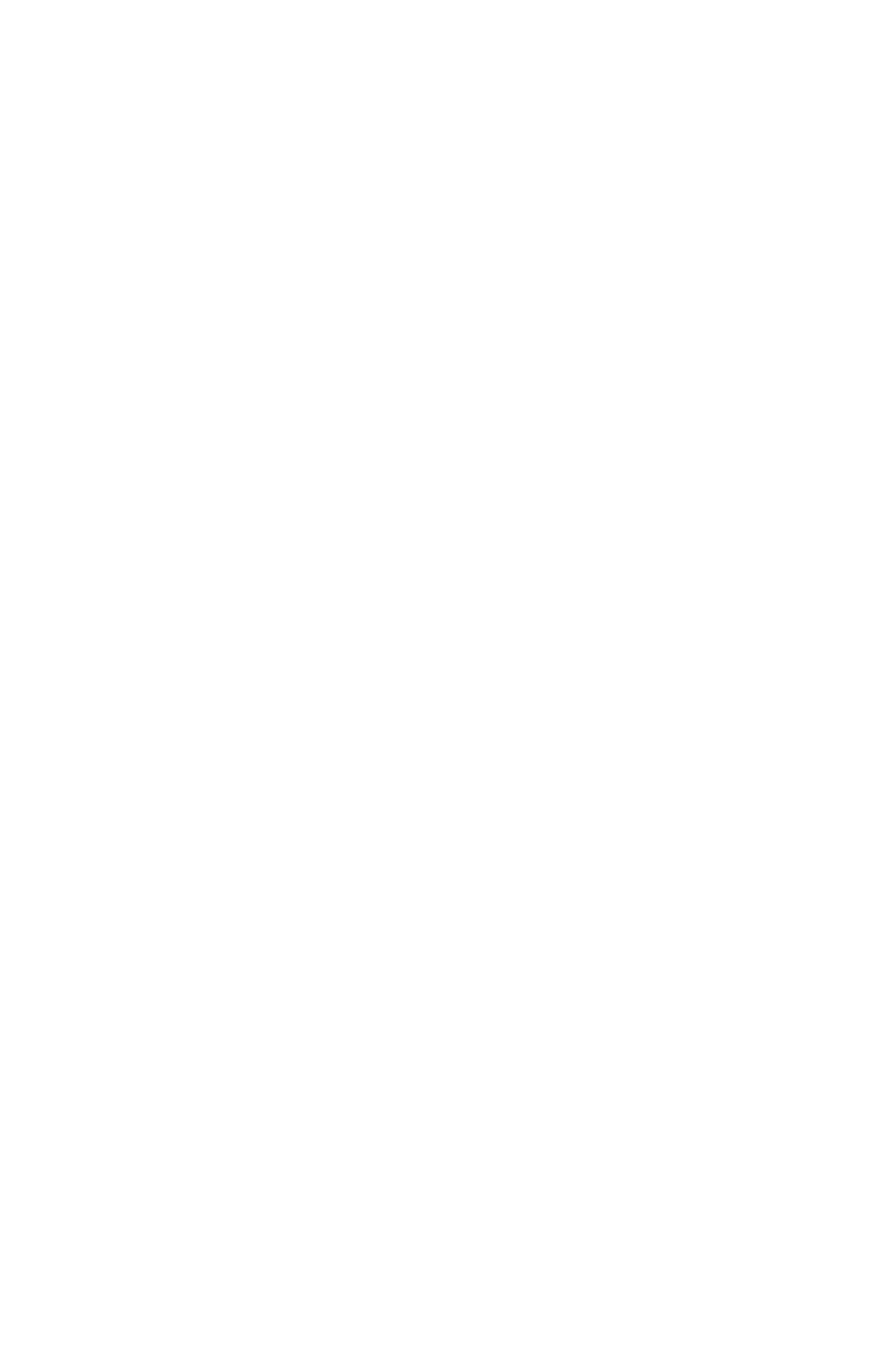How and Why Your Church Should Hold to the 1689 Baptist Confession. Written by Dr. Sam Waldron

First appearance: Founders Journal · Summer 2005

Reprinted here with permission from author.

Printed in the United States of America.

Reformed Baptist Faith and Family Publishing 7346 S. Grant City Rd. Knightstown, Indiana 46148 [www.rbfaithandfamily.org](http://www.rbfaithandfamily.org/)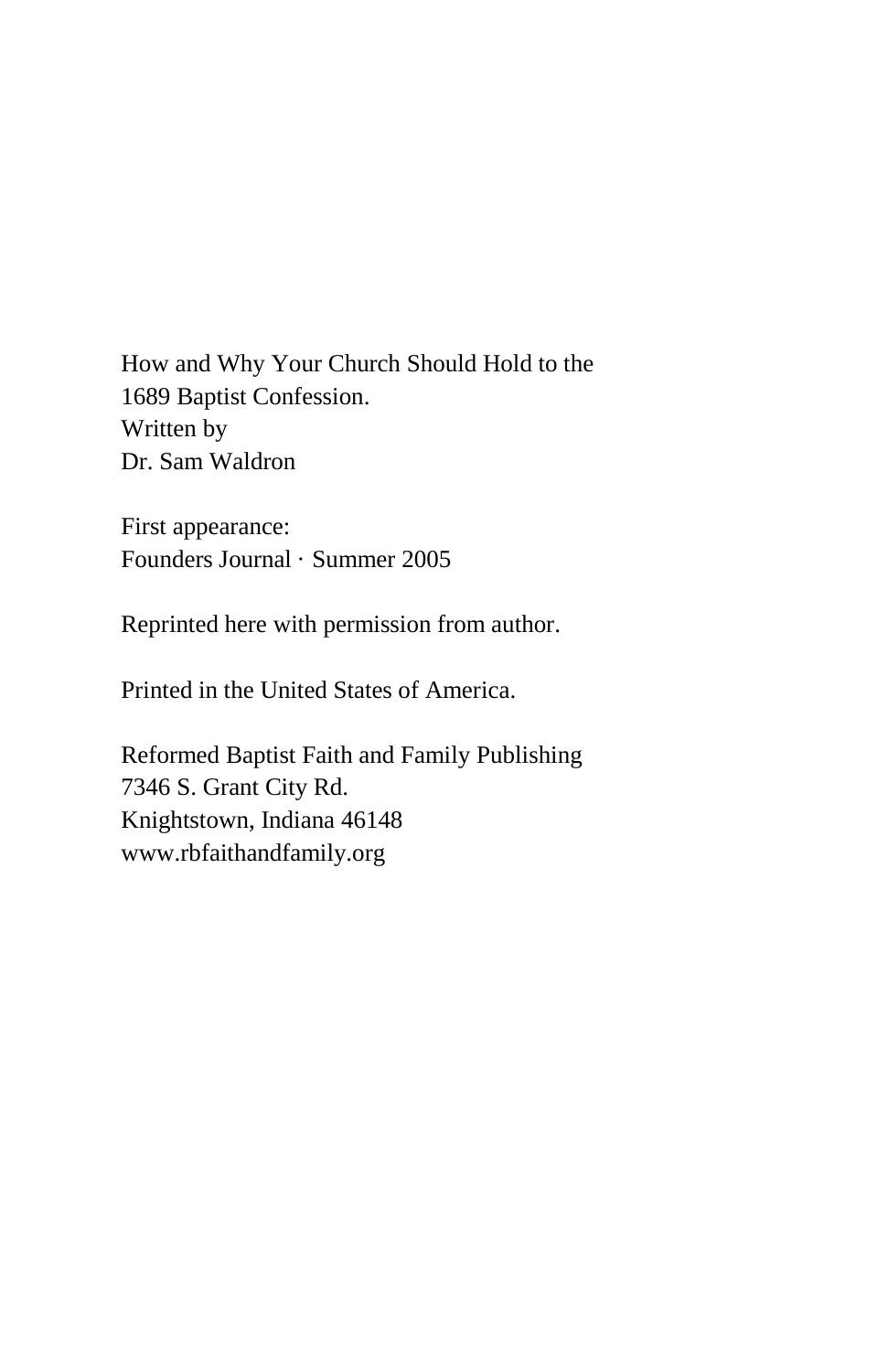# [About](http://founders.org/fj61/how-and-why-your-church-should-hold-to-the-1689-confession/cover.html#s_waldron) the Author

Dr. Sam Waldron is one of the pastors of Grace Reformed Baptist Church of Owensboro, Kentucky where he lives with Charlene, his wife of over 40 years. He is author of several books including *A Modern Exposition of the 1689 Baptist Confession* and *End Time Made Simple*, and most recently *A Man as a Priest in His Home*. He teaches at Covenant Baptist Theological Seminary where he is also the Academic Dean.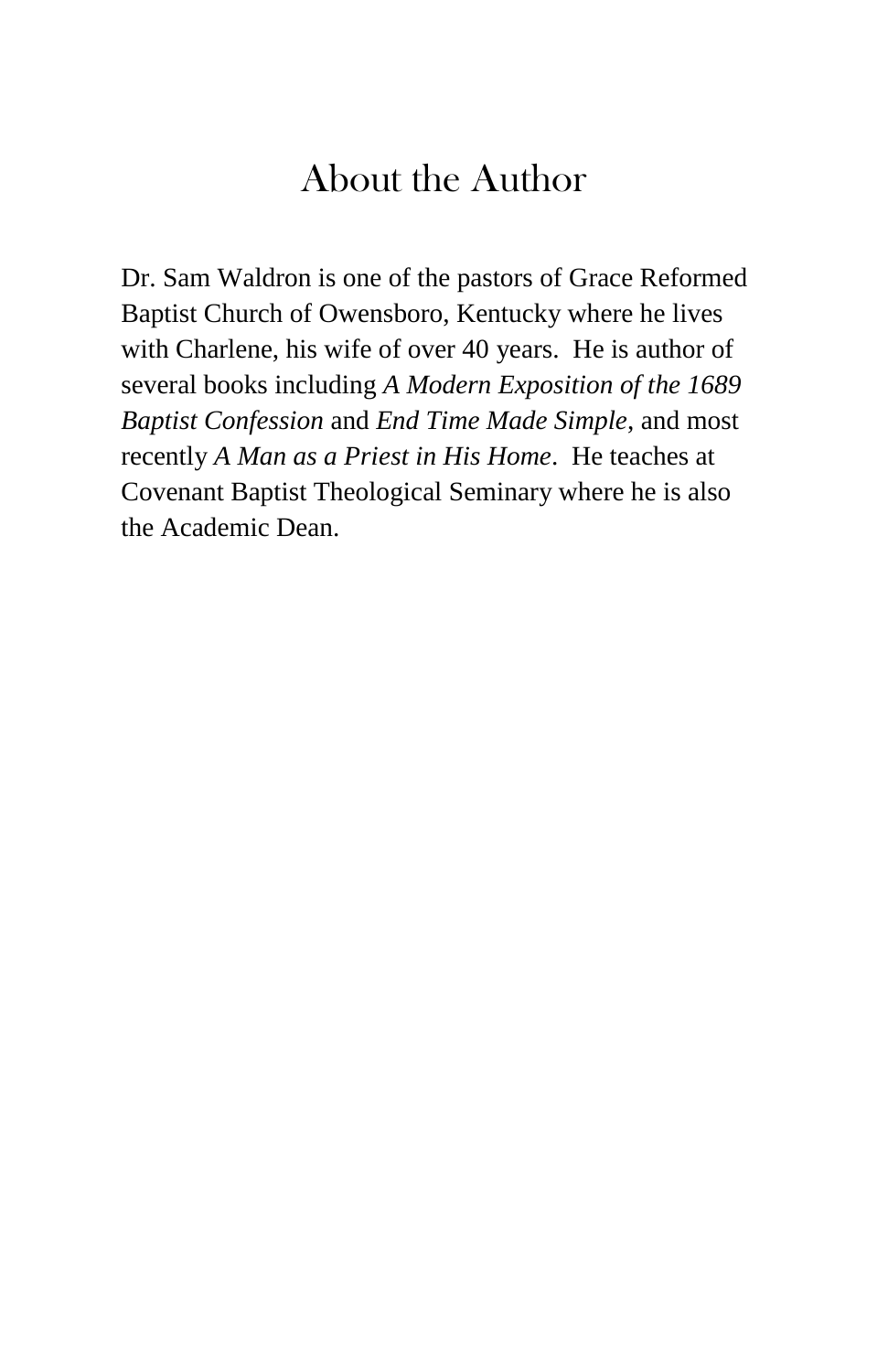# [Preface](http://founders.org/fj61/how-and-why-your-church-should-hold-to-the-1689-confession/cover.html#s_waldron)

Earlier this year (2005) 9Marks Ministry published an article by Shawn Wright, professor of history at Southern Baptist Theological Seminary, in which he argued that the 1689 Baptist Confession of Faith should not be used as a local church's statement of faith. That article is available online at www.9marks.org. This article by Sam Waldron is a response in defense of the use of the 1689 Confession by local churches.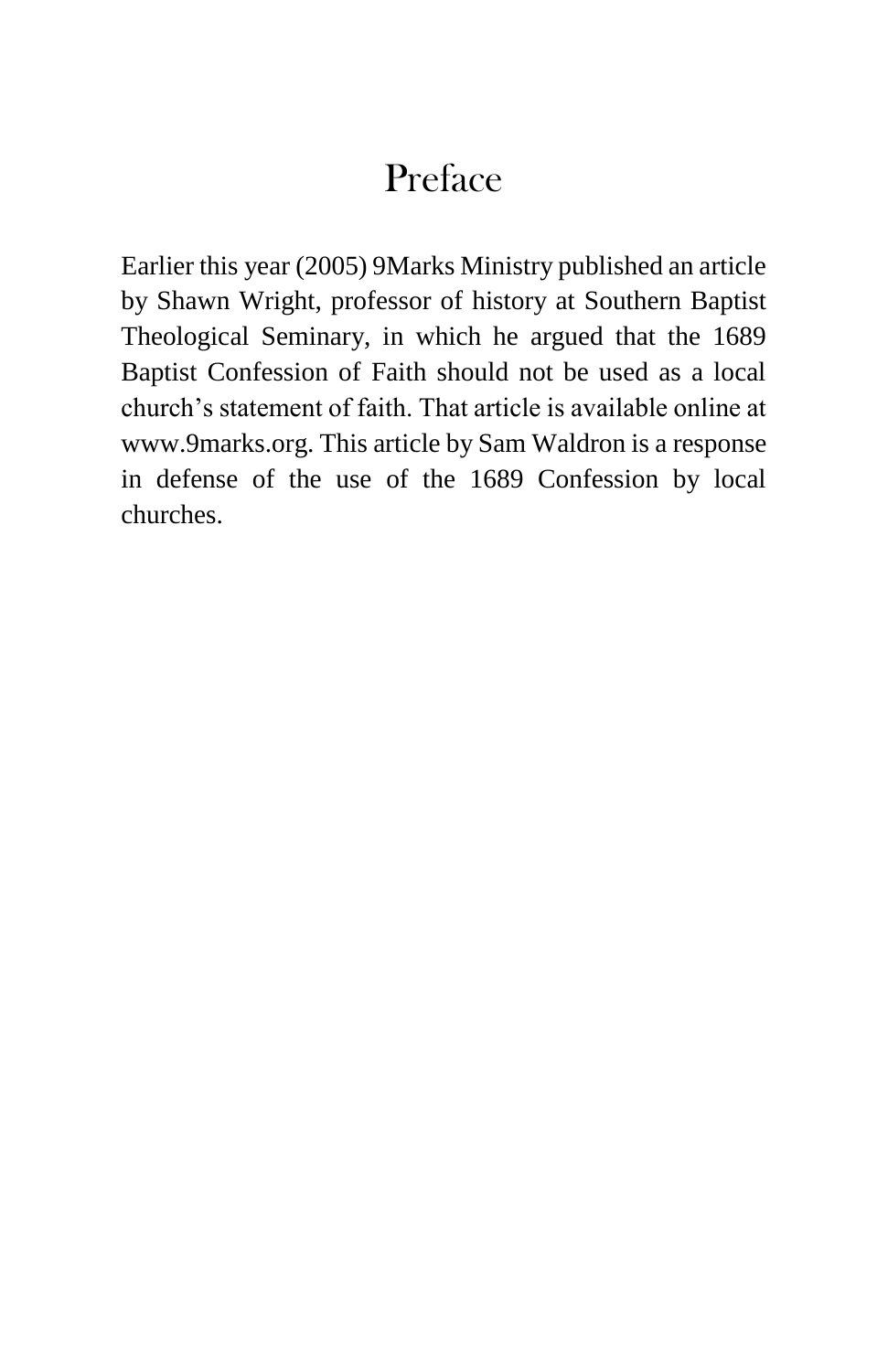# **Introduction**

Before I come to the momentous issues that this little essay addresses, there are three things I want to make clear.

## **A Word about Shawn Wright**

I want, first, to say a word about my friend, Shawn Wright. I know and respect Shawn through our mutual associations with Southern Seminary in Louisville. I have cited his work with respect on other occasions. I take no joy in disagreeing with him here. It is only my sense that momentous issues have been raised by his article in the *9 Marks Newsletter* that impels me to make this critical assessment of his views.

Hence, I have endeavored not to use his name against him. I will not entitle this article homonymically, "Is Wright Right?" Or even more alliteratively, "Is Wright Wrong?" Or a more assertive alliteration, "Wright Is Wrong!"

## **A Word about 9 Marks**

Let me also make clear my general esteem for the ministry of 9 Marks. I believe that 9 Marks and the Center for Church Reform have been the agent of great good. Nothing I say here is intended to depreciate its ministry. In fact, my fellow elders and I at Heritage Baptist Church of Owensboro, Kentucky wish to recommend to others this ministry. This is one of the reasons why we were so dismayed to find the views expressed by Wright's article apparently recommended by 9 Marks. I am thankful for the opportunity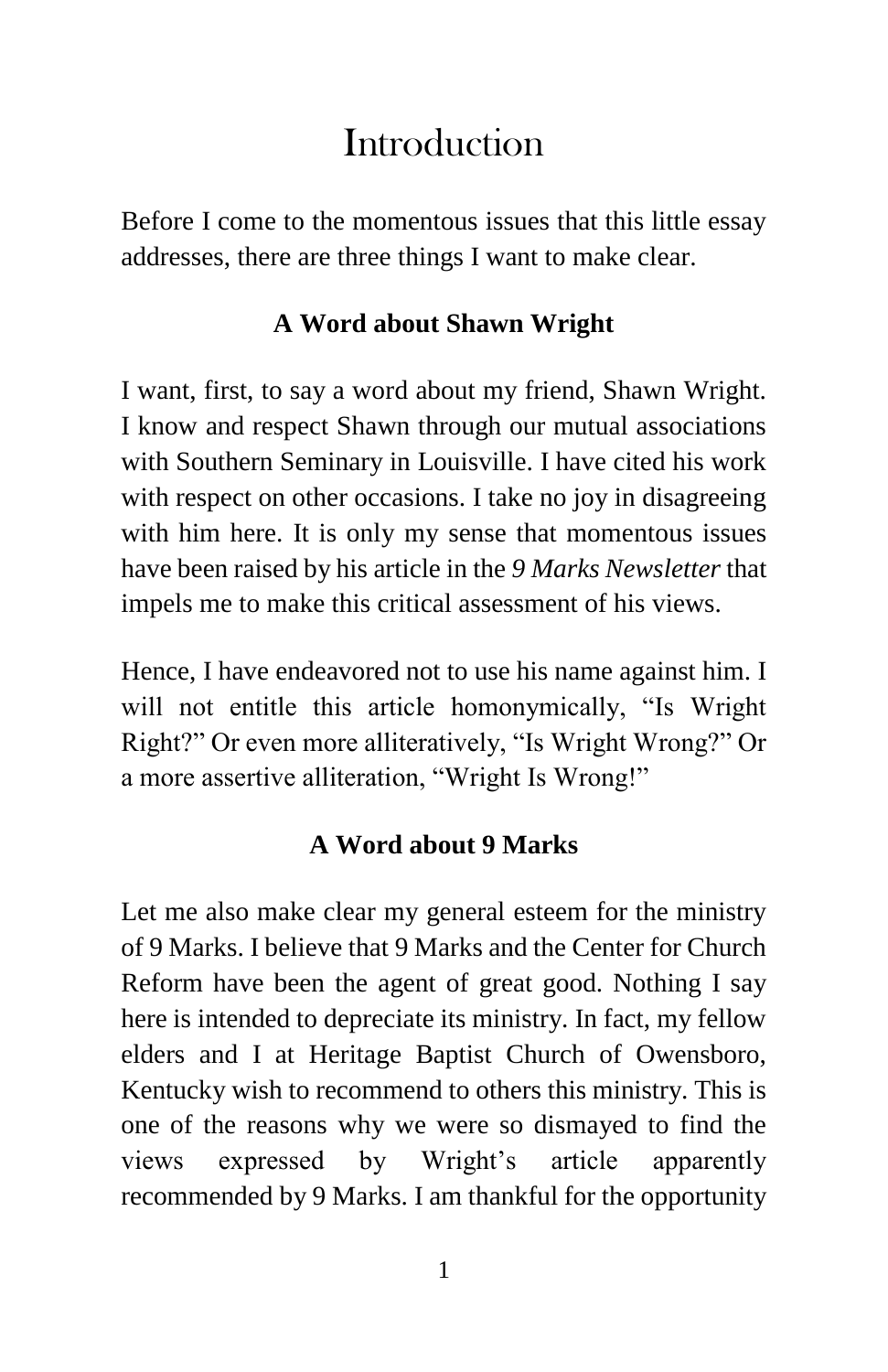they provided to respond to those views in a later edition of that newsletter.

### **A Word about Why I Am Writing**

I really have two reasons for writing. First of all, I am deeply desirous to commend the use of the 1689 Baptist Confession as a local church confession. I fear that Wright's views would have all sorts of negative consequences for the cause of the reformation of Baptist churches in our day.

I am not in expressing such desires and in opposing Wright's views assuming that the 1689 Baptist Confession is a perfect confession. As the following argument will show, this is not at all my view. I believe that at the right time, and when it can be done with broad unity among Baptists committed to the cause of reformation, the Confession is in need of some slight revision and considerable expansion. I do have doubts as to whether now is the time for such changes, but that is another issue.

My second reason for writing is that Wright has raised an important and practical question in his article. This question is reflected in the title of this response. That question is, "How is the 1689 Baptist Confession to be subscribed by the members of the church?" Must a local church that holds the 1689 Baptist Confession (or, for that matter, any particular confession) require its members to hold or believe every jot and tittle in that confession? This, I think, is a vastly important issue and one about which there is (as Wright's article illustrates) considerable misunderstanding in our day.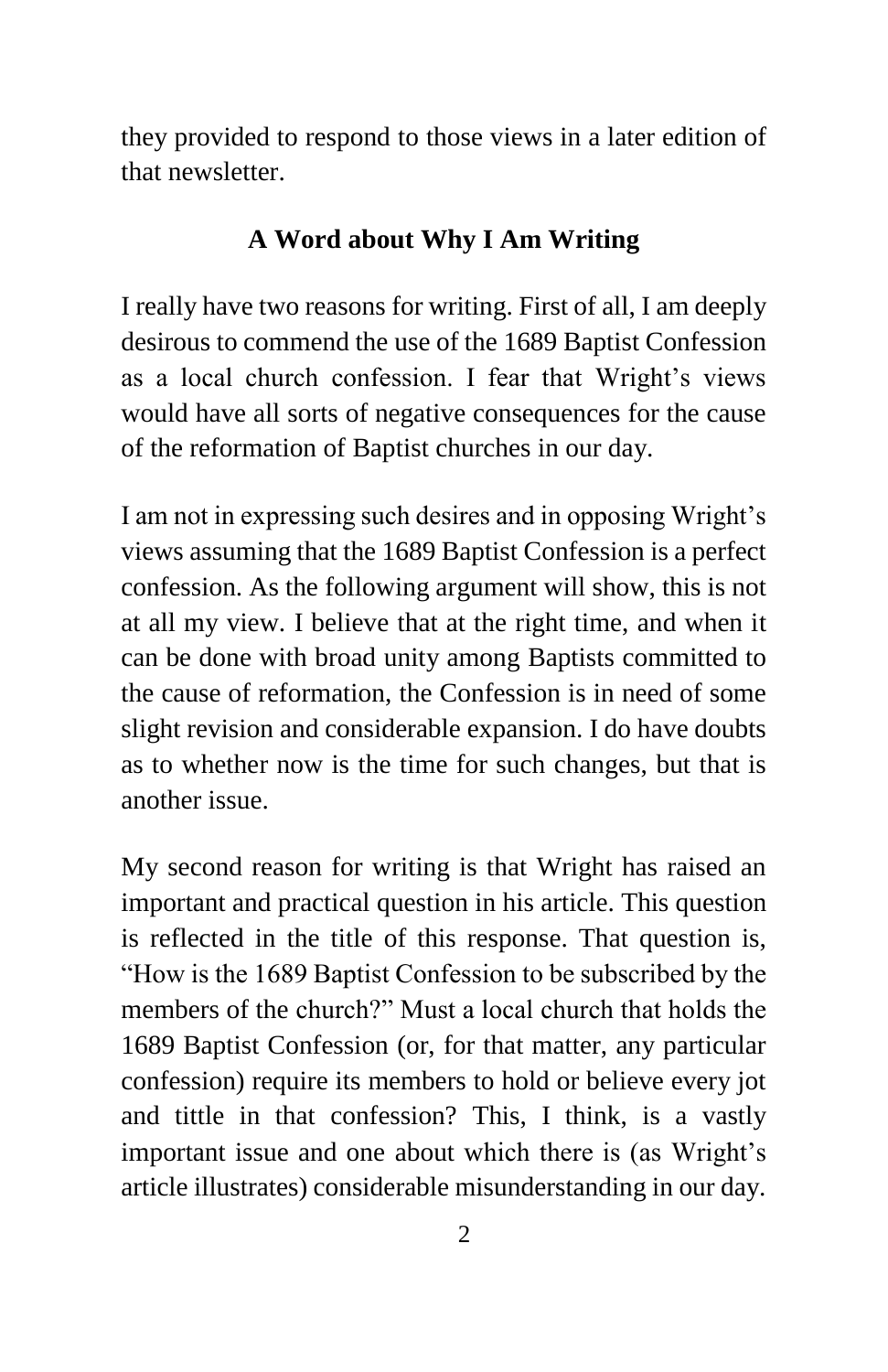# Specific Comments

I have chosen to organize my response to Wright under the two headings of specific comments and general concerns. Wright develops his arguments by means of brief statements about the historical context of the 1689, the purpose of local churches' statements of faith, and the doctrinal specificity of the 1689, and then a brief conclusion and annotated bibliography. I will make specific comments about each of these matters before coming to my general concerns.

#### **The Historical Context of the 1689**

Wright is at pains to inform us that the 1689 is historically conditioned by the religious events taking place in midseventeenth century England. His historical account is accurate. He assures us that all historical documents have a particular, historical context. He affirms that the 1689 is neither heretical nor useless as a result. Nevertheless, Wright is seeking through his emphasis on its historical context to support the view that the 1689 should not be "used as a local church statement of faith." This logic, however, cannot be consistently carried out. All statements of faith are historically conditioned. Are they all, therefore, defective as statements of faith for local churches?

Wright's comments here leave the impression that the historical origins of the 1689 are somehow "accidental" to the identity of Particular or Reformed Baptists. He implies that the historical circumstances are somehow separable from the identity of Particular and Reformed Baptists. Let us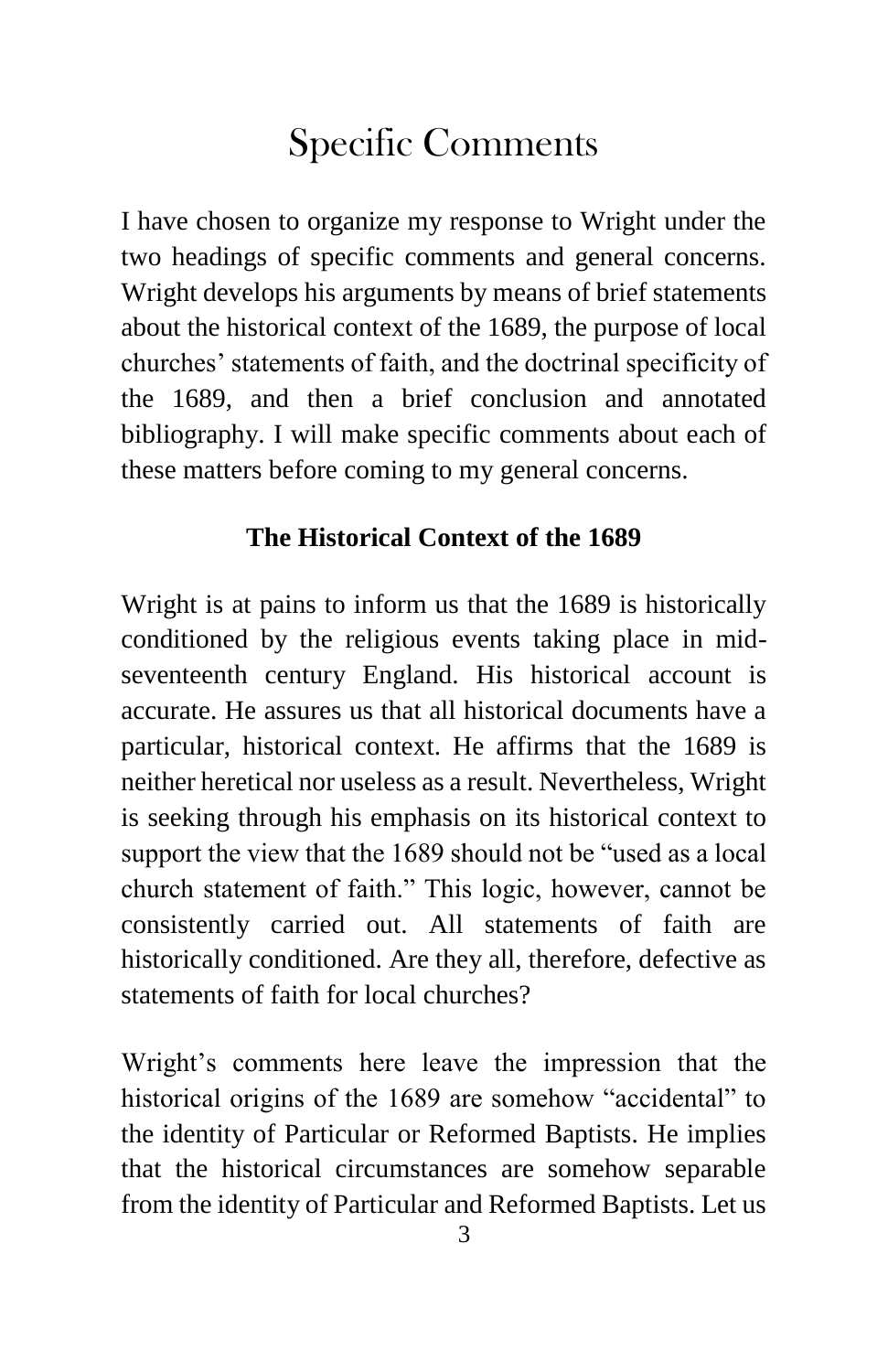be clear that it is not so. The Particular Baptists were not Baptist who by some historical accident happened to be Reformed. Particular Baptists, as I think Wright knows, emerged from the Puritan movement by means of Puritan Congregationalism.

They were Puritans who by the gradual evolution of Puritan thought in England became Baptists. These Baptists were determined in the First and Second London Baptist Confessions to distance themselves from both Anabaptists and General Baptists. Their origins were distinct. It is completely consistent with this and reflective of their very identity that they should have a Puritan confession. The 1689 Baptist Confession is not an historical accident. Rather, it reflects the distinctive nature of Particular or Reformed Baptists[.\[1\]](http://founders.org/fj61/how-and-why-your-church-should-hold-to-the-1689-confession/#N_1_)

Under this point, Wright notes the assertion of the 1689 at 26:4 that the Pope of Rome is the Antichrist. Although this statement reflects the view of prophecy held in common by Protestants of the time, I agree with Wright that this statement ought not to have been made or be part of our confession today[.\[2\]](http://founders.org/fj61/how-and-why-your-church-should-hold-to-the-1689-confession/#N_2_) This is one of those places where, in my opinion, a slight revision of the 1689 Confession is necessary. In my experience (having become a Reformed Baptist pastor in 1977 and having shepherded two Reformed Baptist churches during that time) Reformed Baptist churches today, when they express their allegiance to the Confession in their constitutions, commonly make an exception of this statement[.\[3\]](http://founders.org/fj61/how-and-why-your-church-should-hold-to-the-1689-confession/#N_3_)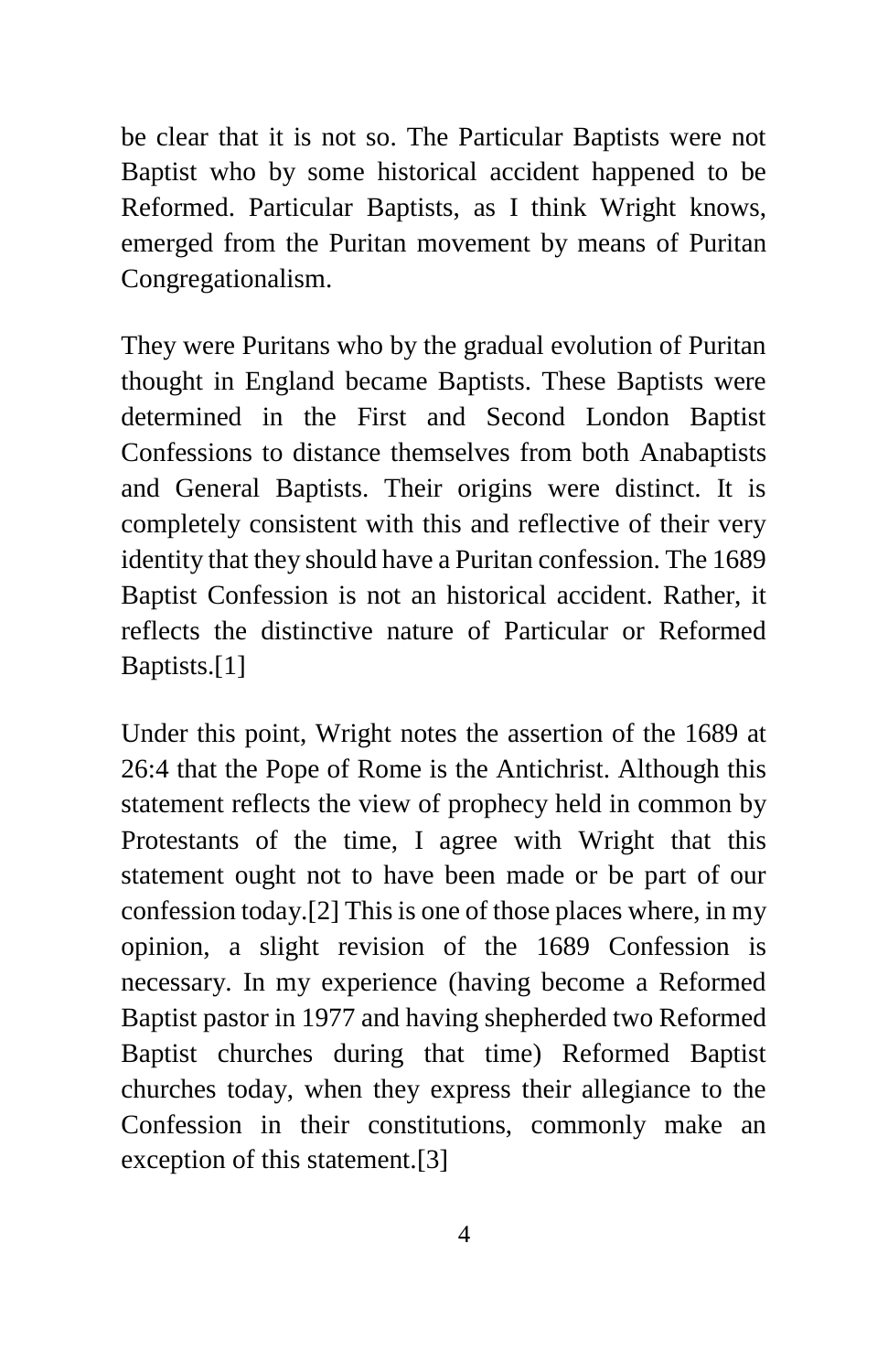#### **The Purpose of Local Churches' Statements of Faith**

Wright remarks next that a local church's statement of faith serves two functions. First, it "must provide an outline of the church's theology that will determine the contours of the church's teaching and preaching ministries. In this way, it can serve as a teaching tool for the church members." Second, it "protects the congregation from false teachers and heresy." Wright maintains that the 1689 works well in the second function, but is too specific with regard to the first.

There is a *non sequitur* in Wright's reasoning as he moves from these statements about the functions of statements of faith into his next point about doctrinal specificity. Having said that the 1689 fails in the first function noted above—the function of determining the contours of the church's teaching ministries and as a teaching tool—, he proceeds to argue on this basis that the 1689 is too specific in what it requires for church membership. Has not Wright changed the subject here? Which is it? Is the 1689 as a teaching tool for leading church members to "stand perfect and complete in all the will of God" (Colossians 4:12) or too doctrinally specific as a condition of church membership? Perhaps Wright does not distinguish these two things. They seem, however, emphatically different to me and this difference as I will make clear below—is foundational to my understanding of confessionalism.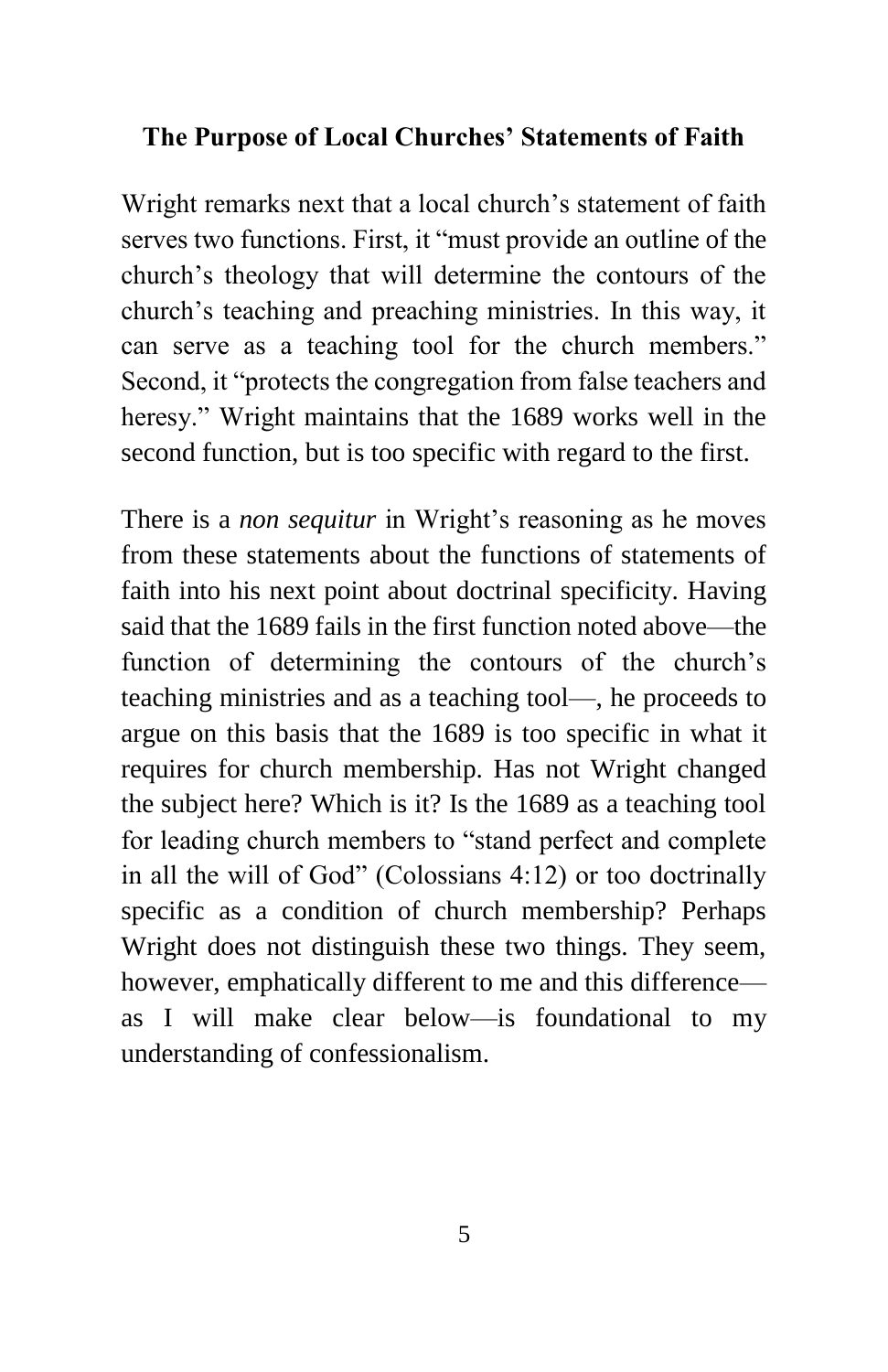#### **The Doctrinal Specificity of the 1689**

Wright finds the 1689 Confession too doctrinally specific and provides three illustrations of this excessive tightness. He finds its assertion of "a literal six-day creation," "definite atonement" and "a Sabbatarian view of the Lord's Day" too strict[.\[4\]](http://founders.org/fj61/how-and-why-your-church-should-hold-to-the-1689-confession/#N_4_) He remarks that such doctrinal tightness "stops believers from uniting with each other as members in a local church," limits "membership" and are "required belief(s) for church membership."

If he thinks that a church's holding the 1689 Baptist Confession requires such limitations on membership, Wright is either misinformed or has jumped to an unnecessary conclusion. My own experience among Reformed Baptist churches holding the 1689 contradicts Wright's assumptions about the practice of churches holding it. I do not favor and have not practiced as a pastor of two different Reformed Baptist churches limiting church membership to those who hold or believe every specific assertion of the Confession. In fact, I have frequently cited in personal conversation both the Christian Sabbath and Definite Atonement as issues where such agreement ought not to be required for church membership.

Further proof that Wright is misinformed has recently been given by the circular letter prepared for the 2005 Association of Reformed Baptist Churches of America General Assembly by Dr. Jim Renihan entitled, "The Doctrinal and Practical Standards for Local Church Membership according to the Bible and the Second London Confession of Faith."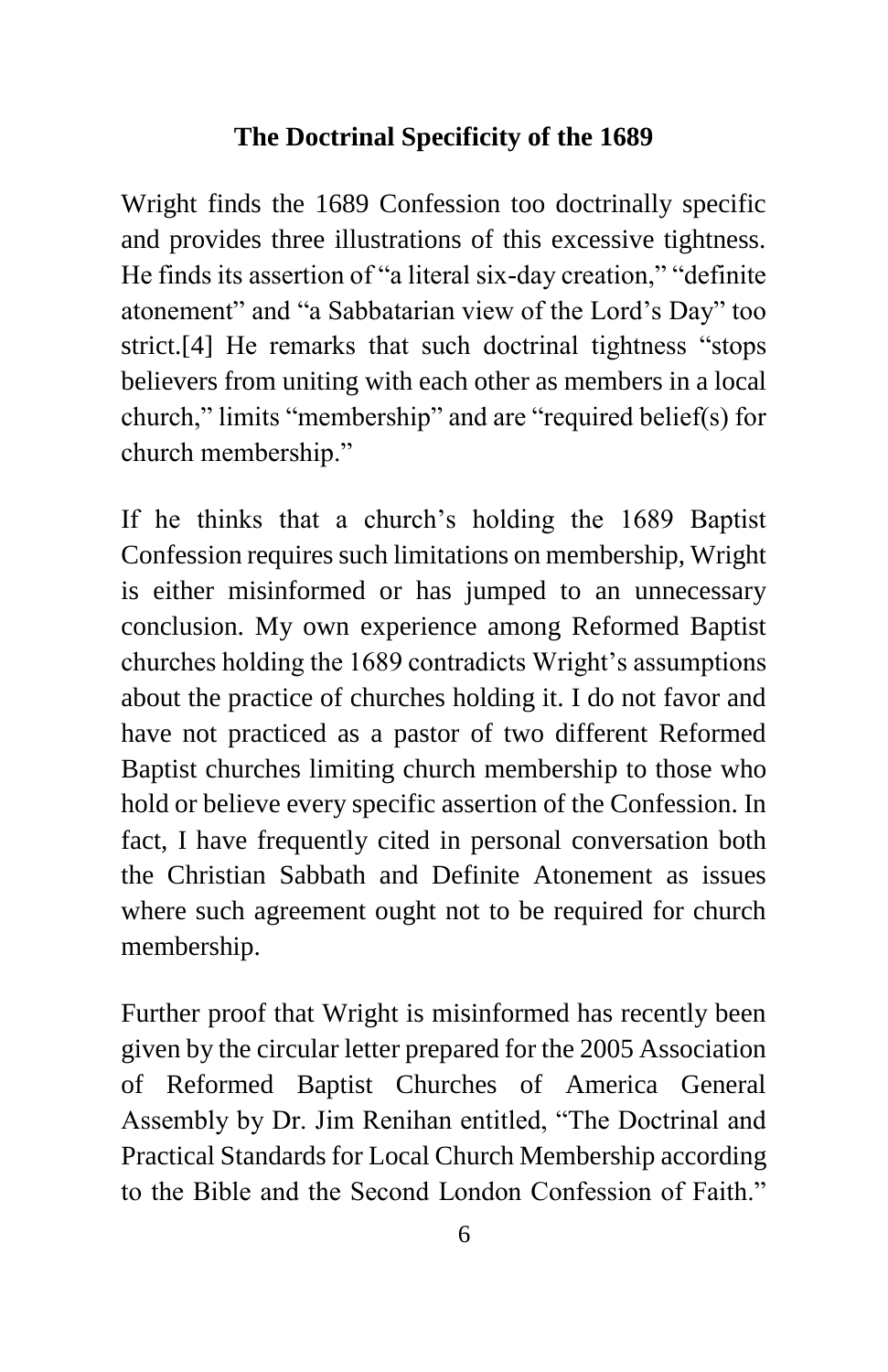Among many other remarks relevant to the issue at hand, Renihan says:

We must notice what the Confession does not say. It does not say that every believer must have a full-blown understanding of Christian theology, even of its own theology, in order to become part of a church. In fact, the disqualifying condition is not a lack of understanding, but rather the actual commitment to heretical views. So long as the person does not hold such positions, but articulates faith in Christ and lives as an obedient disciple, he or she should be part of the church[.\[5\]](http://founders.org/fj61/how-and-why-your-church-should-hold-to-the-1689-confession/#N_5_)

One pastor at the discussion has written this comment about the General Assembly's discussion of this letter: "Open discussion of the matter revealed a mutual determination among the brethren to continue to implement the SLC with a gracious, redemptive flexibility… For most of our churches, full (not absolute) subscription is required only of the elders."

Wright and those of his viewpoint may think such flexibility inconsistent. They are, of course, allowed their opinion. They should not, however, misrepresent our practice to themselves or others. Furthermore, I will argue below that such flexibility is perfectly consistent with a church's holding one of the great Reformed confessions.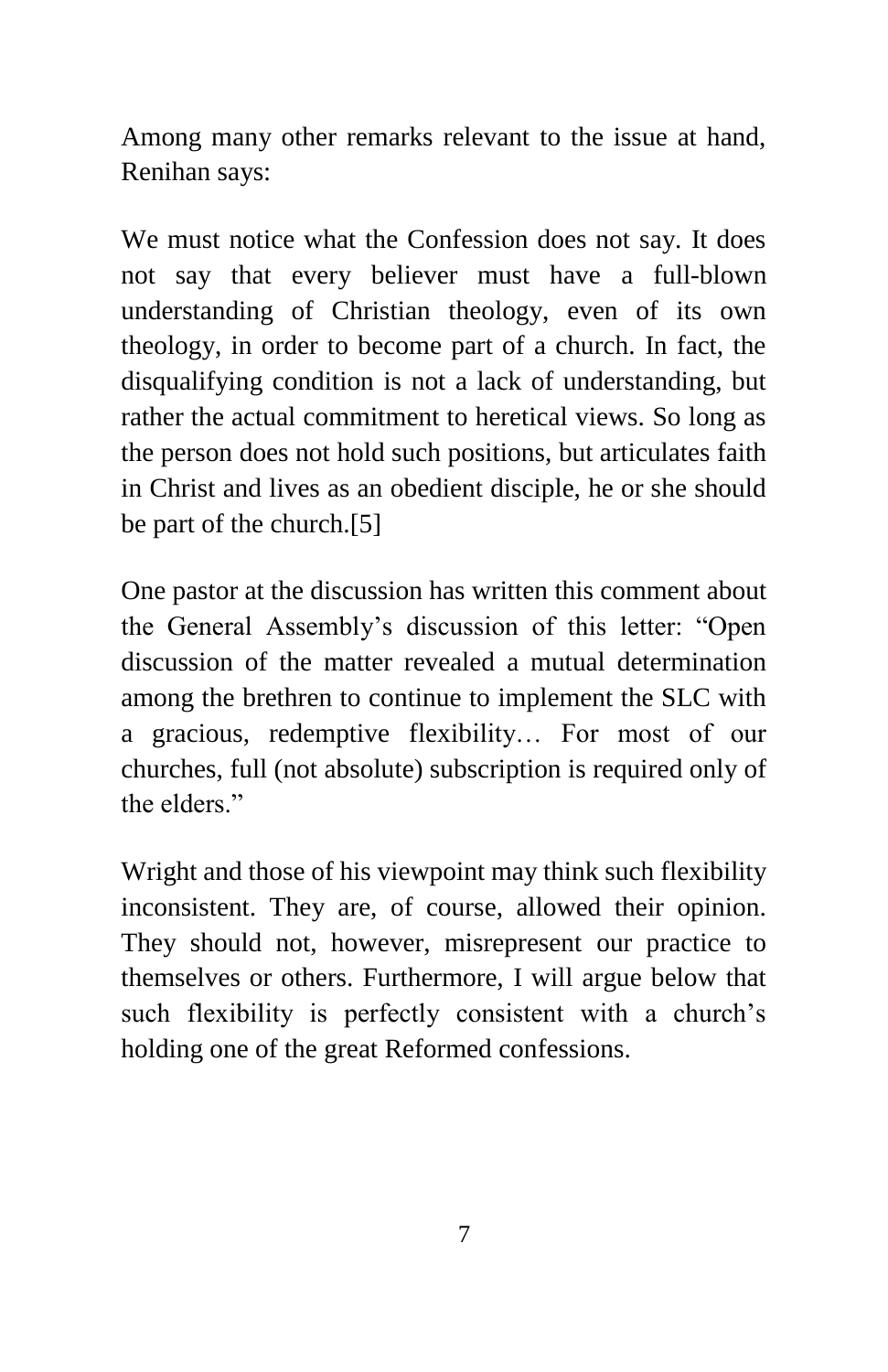## **Conclusion and Bibliography**

Several comments on Wright's conclusion and bibliography are necessary. First, I want to note Wright's commendation of the 1689 as "a tremendous statement of historic Reformed (and, I think, biblical) doctrine." This is good, if a trifle inconsistent. The 1689 Baptist Confession has always functioned and still functions mainly as a local church confession. What else could it be in the midst of a Baptist ecclesiology? If it is no longer to function as such, it is doubtful that few will ever come (like Wright) to "recommend it highly as a guide for biblical doctrine." Wright's rejection of it as a local church confession really amounts to a proposal to consign it to the dusty archives of Baptist libraries!

Second, it is interesting to note that Wright thinks Belcher and Mattia's, *A Discussion of the Seventeenth Century Particular Baptist Confessions of Faith* a helpful discussion. Actually, Wright's argument about the historical conditioning of the 1689 is similar to those Belcher and Mattia are opposing in their fine little book[.\[6\]](http://founders.org/fj61/how-and-why-your-church-should-hold-to-the-1689-confession/#N_6_)

Third, let me thank Wright for his very kind words about my own *A Modern Exposition of the 1689 Baptist Confession of Faith.* It should be evident by now, however, that I wrote that book out of the conviction that it could serve as a wonderful "teaching tool for church members" and as such a fine (even the best available) local church confession.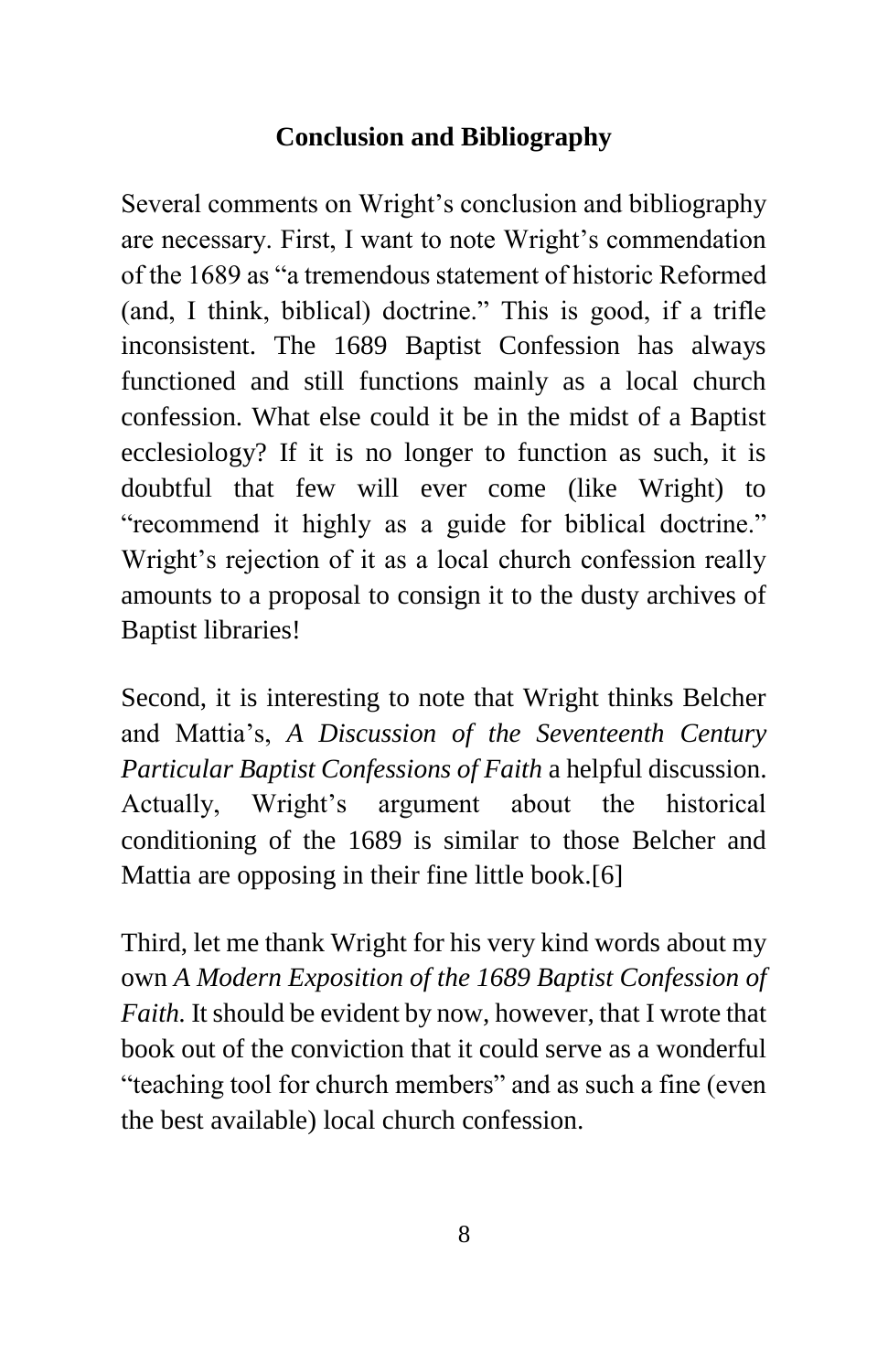# General Concerns

# **Why Church Membership Does Not Require Full Subscription**

Despite my protest that full subscription is not commonly required of church members, Wright may still think that not requiring this is inconsistent. How can the practice of not requiring full subscription of all church members be justified, and why is it important?

The first and most fundamental thing to understand here is that the formally adopted confessions, creeds, or statements of faith of a local church do not possess of themselves divine authority[.\[7\]](http://founders.org/fj61/how-and-why-your-church-should-hold-to-the-1689-confession/#N_7_)

They are clearly a species or kind of human authority. Their very designations reveal this. They are confessions—what we confess. They are creeds—from the Latin *credo*—what the church believes. They are not in themselves divine revelation. Tom Nettles remarks:

That we acknowledge a confession as strictly a humanly composed document is an important step in a quest for unity. All conservative Christian denominations believe that their theologies and ecclesiologies are true reflections of biblical teaching. Hardly any sincere Christian would say, "You are biblical and obviously I am not, but I will stay what I am." Though they disagree, each believes his position is biblical. The human document meets the essential need of revealing the different understanding of the Bible. When these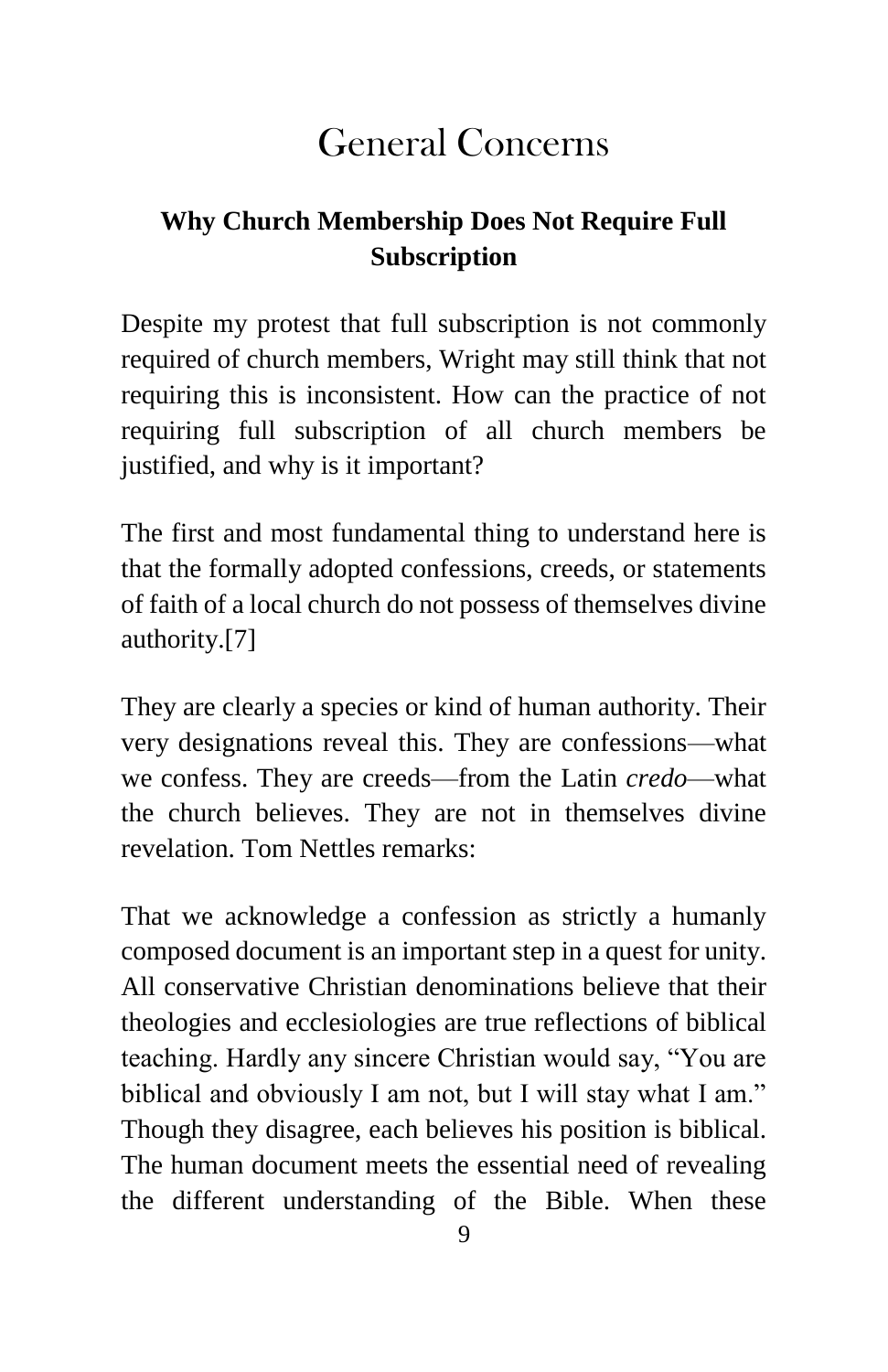understandings differ significantly in vital areas, unity of purpose and mission become difficult if not impossible[.\[8\]](http://founders.org/fj61/how-and-why-your-church-should-hold-to-the-1689-confession/#N_8_)

One implication of the fact that confessions possess only human authority (and it is an implication not frequently enough appreciated) is that no confession (or church) ought to demand absolute agreement, blind faith, or implicit obedience. Only divine authority may require such responses. Still, this does not mean that confessions have no authority. They have a human kind of authority. The key word used in the Bible for how we should relate to human authority is *hupotassein*. This verb has for its essential idea subjection or subordination. While subordination may involve agreement and usually requires obedience, these are distinct concepts. Of course, we must also be subject to divine authority, but our duty to divine authority goes far beyond mere subjection. Human authority, however, is commonly and essentially described by way of such subjection. Children are to be subject to parents (Luke 2:51; Hebrews 12:9), slaves to masters (Titus 2:9; 1 Peter 2:18), women to men in church (1 Corinthians 14:34), wives to husbands (Ephesians 5:24; Titus 2:5; 1 Peter 3:1, 5), subjects to their civil authorities (Romans 13:1, 5; Titus 3:1; 1 Peter 2:13), the younger to the elder (1 Peter 5:5), prophets to the whole prophetic band (1 Corinthians 14:32), Christians to Christian ministers (1 Corinthians 16:16). Even demons are subject to the seventy, and this clearly does not mean that they agree with them (Luke 10:17).

It is not merely generic human authority that confronts us in the church's confession. In the local church and in its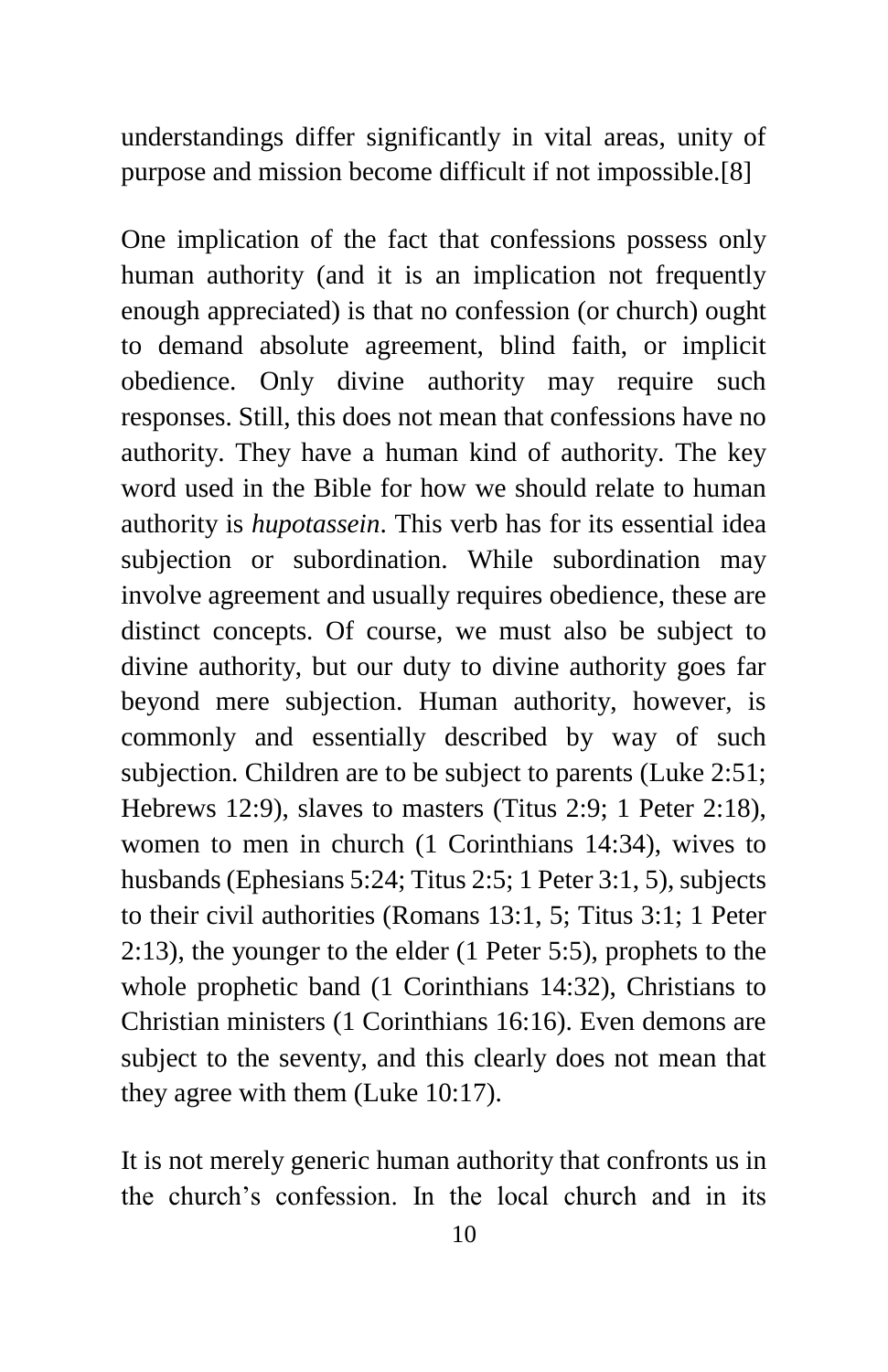confessions we have to do with a special kind of human authority. Christians unlike children and slaves and subjects may choose the local church they will join. Though every Christian must seek to join a local church, he is not obligated to join any particular local church. Here he is left to his own conscience bound by the Word of God. Clearly, where subordination to a human authority is voluntary in its origin (whether of a prospective wife to a prospective husband or of a prospective church member to a prospective church and its confession) as much agreement as possible should be sought. This will make the relationship sweeter and better for all concerned. Yet, just as a bride ought not to think that she must agree with her prospective husband about everything in order to submit to him, so also a prospective church member ought not to think that absolute agreement with his church, its elders, or its confession is necessary in order to subordinate himself to them. To think that such agreement is required in order to such submission would practically destroy both marriage and the local church. None of us—not even any of us Christians—has such perfect agreement with other human beings.

All this means several very practical things with regard to the church member's relationship to the church and its confession. Of course, the elders on behalf of the church must inquire if a prospective church member has any actual disagreements with the confession. The elders must determine that any such disagreements are not foundational errors, are consistent with a credible profession of faith, and consistent with church membership on other grounds. Yet, from the viewpoint of the prospective member only the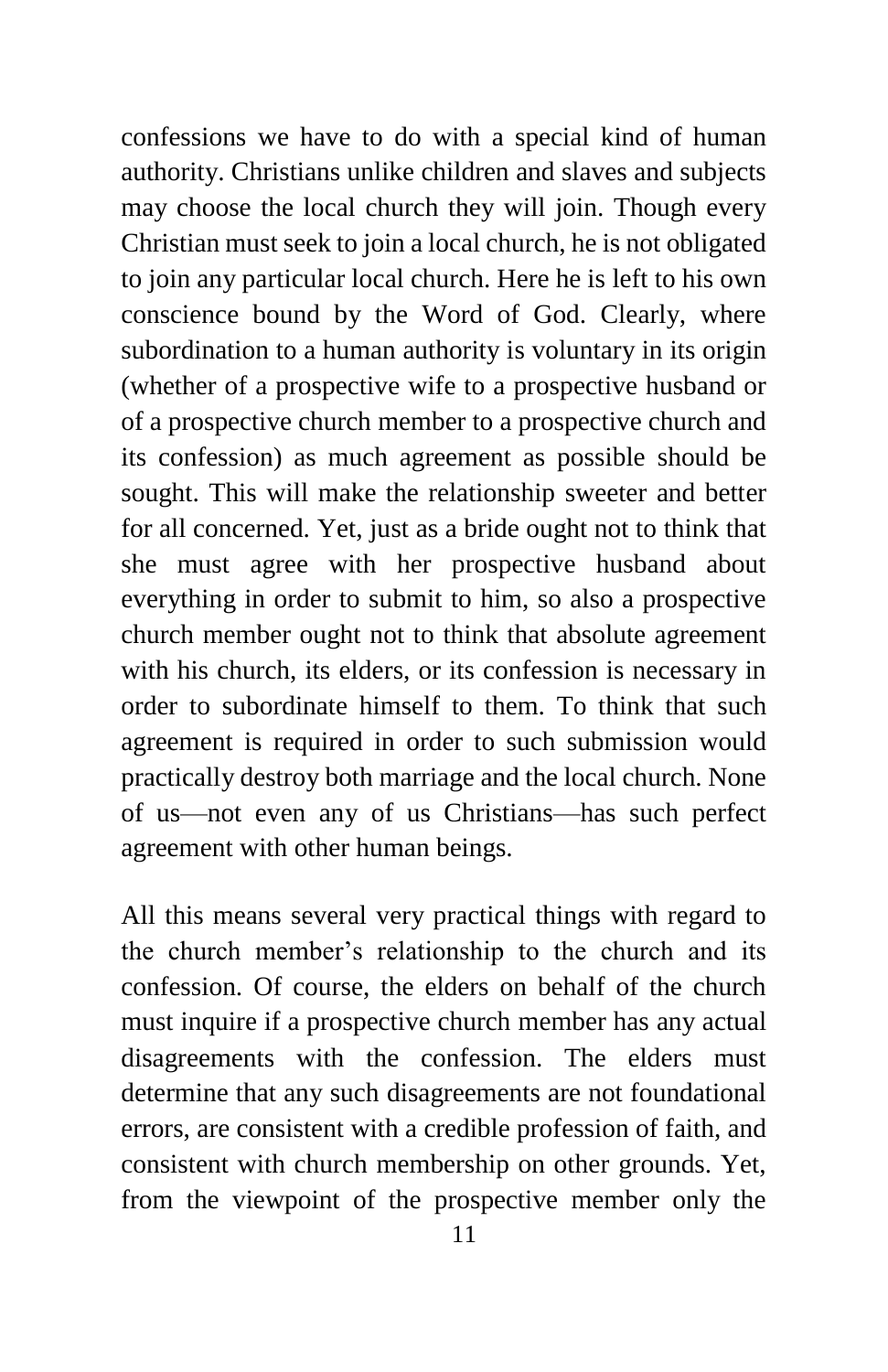agreement sufficient to make subordination possible is necessary. This requires all prospective members to read carefully the church's confession. The church member need not, however, fully understand the confession of the church or fully agree with it. If he agrees with it sufficiently that he can submit to it sweetly, live with it peaceably, and respond to its exposition teachably, this is all that it is required. Of course, if someone cannot be sweet, peaceable, and teachable under the teaching of any given confession, he should not join a church that holds it.

It is clear from all this that a vital distinction must be maintained between the members and the elders of the church. Members need only submit to the confession. Elders are obliged to teach it (1 Timothy 3:2; 2 Timothy 2:24; Titus 1:9). This clearly implies that elders sustain a different kind of relation to the church's confession. Specifically, it implies a much greater degree of agreement than that required of church members. From this perspective, Wright's slipping (in the *non sequitur* I pointed out above) from the use of the confession as a teaching tool to the requirement of full subscription of church members obscures a vital distinction with regard to confessionalism.

Failure to make this vital distinction has serious consequences. In the first place, Wright's position seems to require that the church confess only as much its newest, baptized member understands and believes. Is the church's confession to be limited to what its newest baptized member believes? I think not. The church is required to believe and confess much more than this. The great Reformation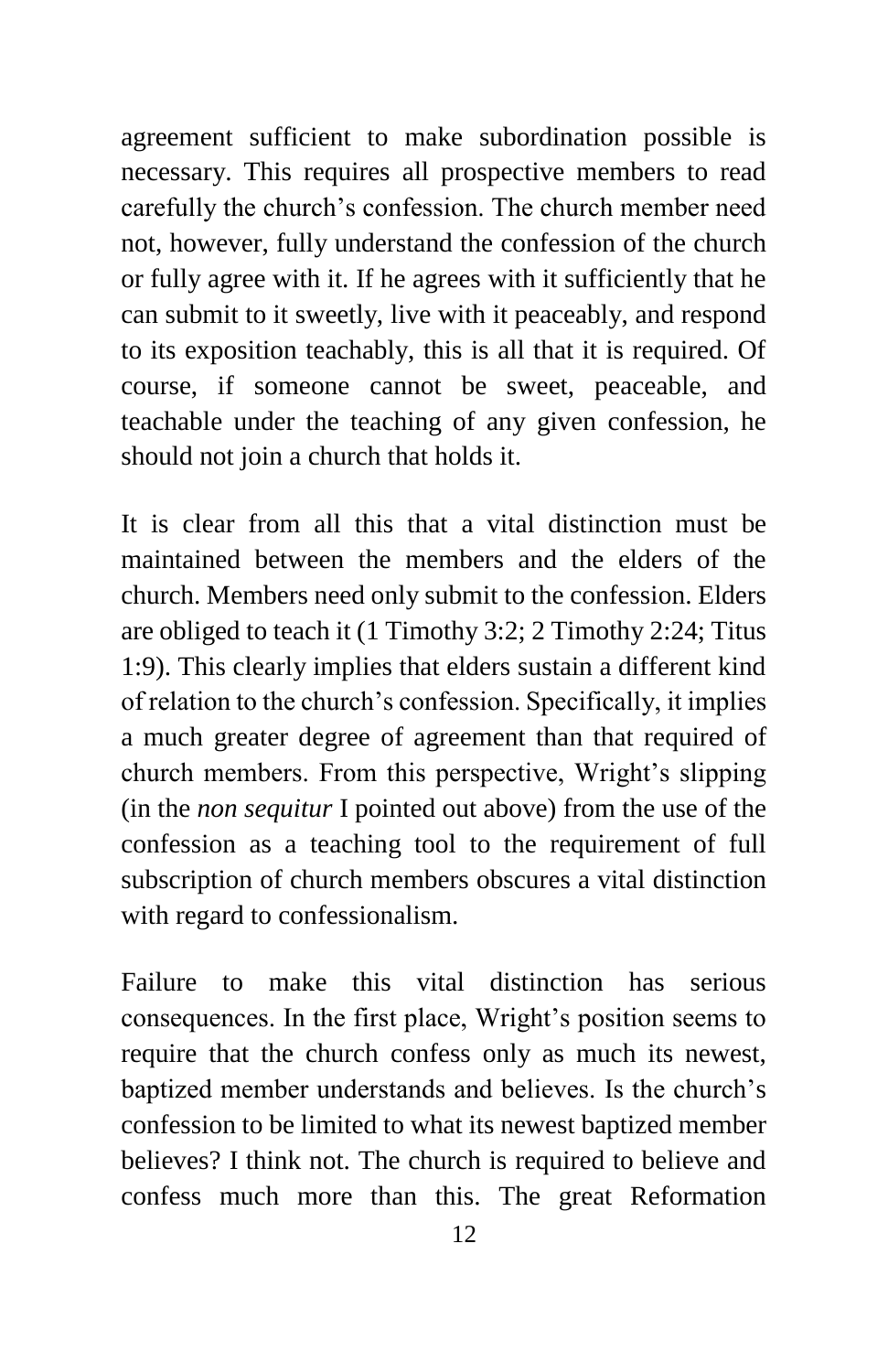confessions act on this principle and are repositories and treasuries of what the church had come to believe over the previous 1600 years. The confession of the church must not be held hostage to the beliefs of its youngest members. The youngest members must be nurtured redemptively and lovingly up into the fullness of its faith. If the newest and youngest members already believe and understand a church's statement of faith, what becomes of the function of the confession as a teaching tool?

In the second place, it may be suggested that Wright's neglect of this vital distinction between members and ministers results in making it divisive to insist on the importance of any doctrine beyond that contained in a church's simple statement of faith. If the church's unity is expressed in its statement of faith, and its statement of faith is limited to what its youngest members believe, then does it not become divisive to insist on the importance of definite atonement or anything else that the most immature member does not understand? Such teaching of the deeper things of God, then, must never be made central to the life of the church because it would threaten the unity of the church which is based on a simpler faith. On this view it would become divisive for a church to bear public, formal, and explicit witness even to the doctrines of grace. I do not think Wright or those who share his view want this consequence, but I think they need to explain why their view does not lead to it.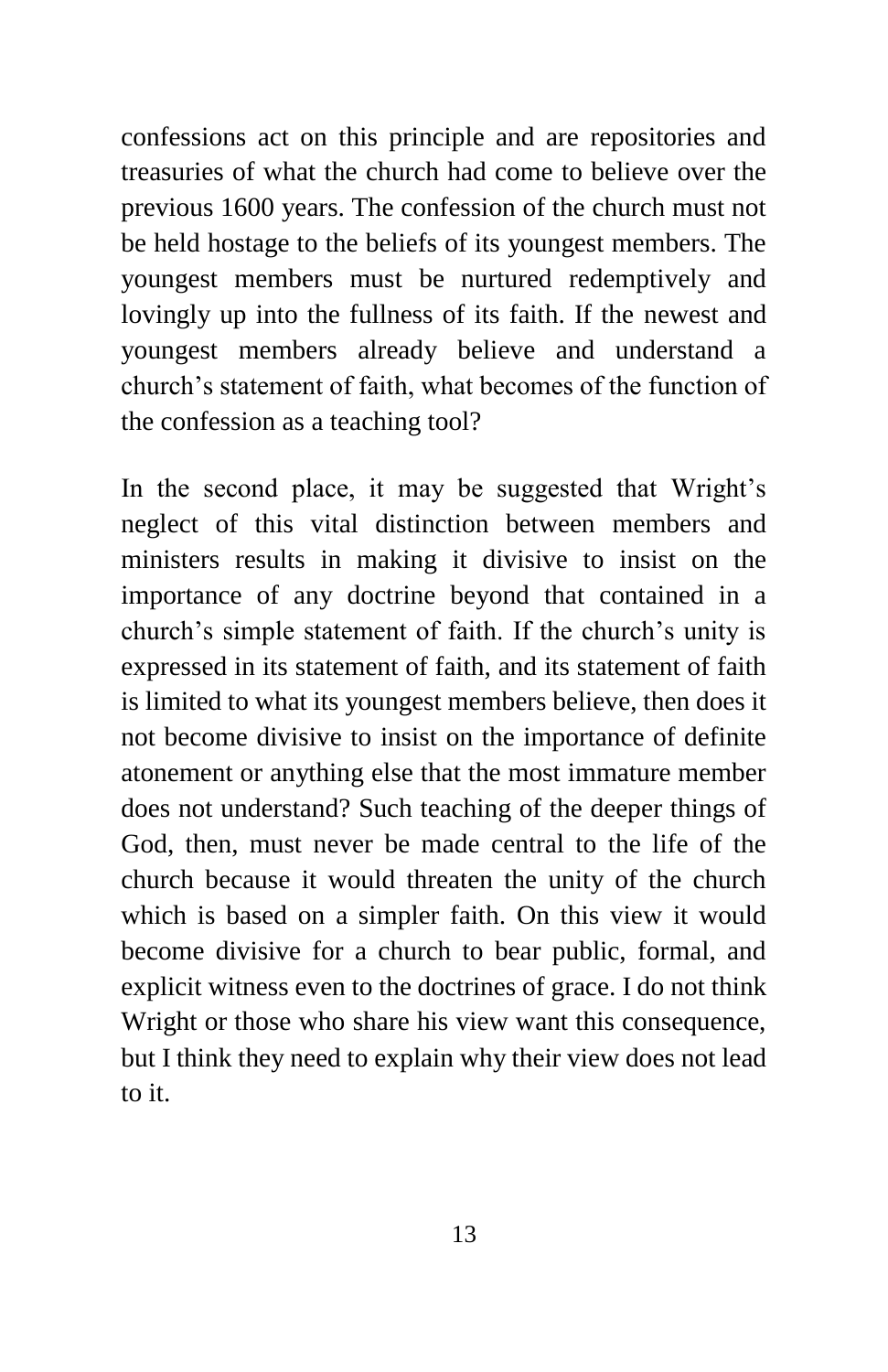## **Why Differences Should Not Be Veiled by Complaints about Specificity**

Wright's desire for less specificity in confessions veils what I believe to be important doctrinal differences between him and the 1689 Confession. Let me hasten to say that he does not seem to be deliberately hiding such differences. Let me also hasten to say that he may not think these differences important. But I may think them important! I should be allowed to decide for myself if they are—without being accused of exclusivity, rigidity and tightness. Isn't this the very kind of "moderate" argument that Wright rejects? Isn't he saying, "Can't we all just get along? Why do we need so much doctrinal specificity?" Now, of course, we must all draw the line somewhere. I have even said that in this little essay. I am not prepared to assume that no great doctrinal differences are revealed by variant views on six-day creationism, definite atonement, or the Christian Sabbath. Charges of too much doctrinal specificity in the 1689 Confession tend to derail important theological and practical discussions that need to take place today among Baptists of Calvinistic persuasion.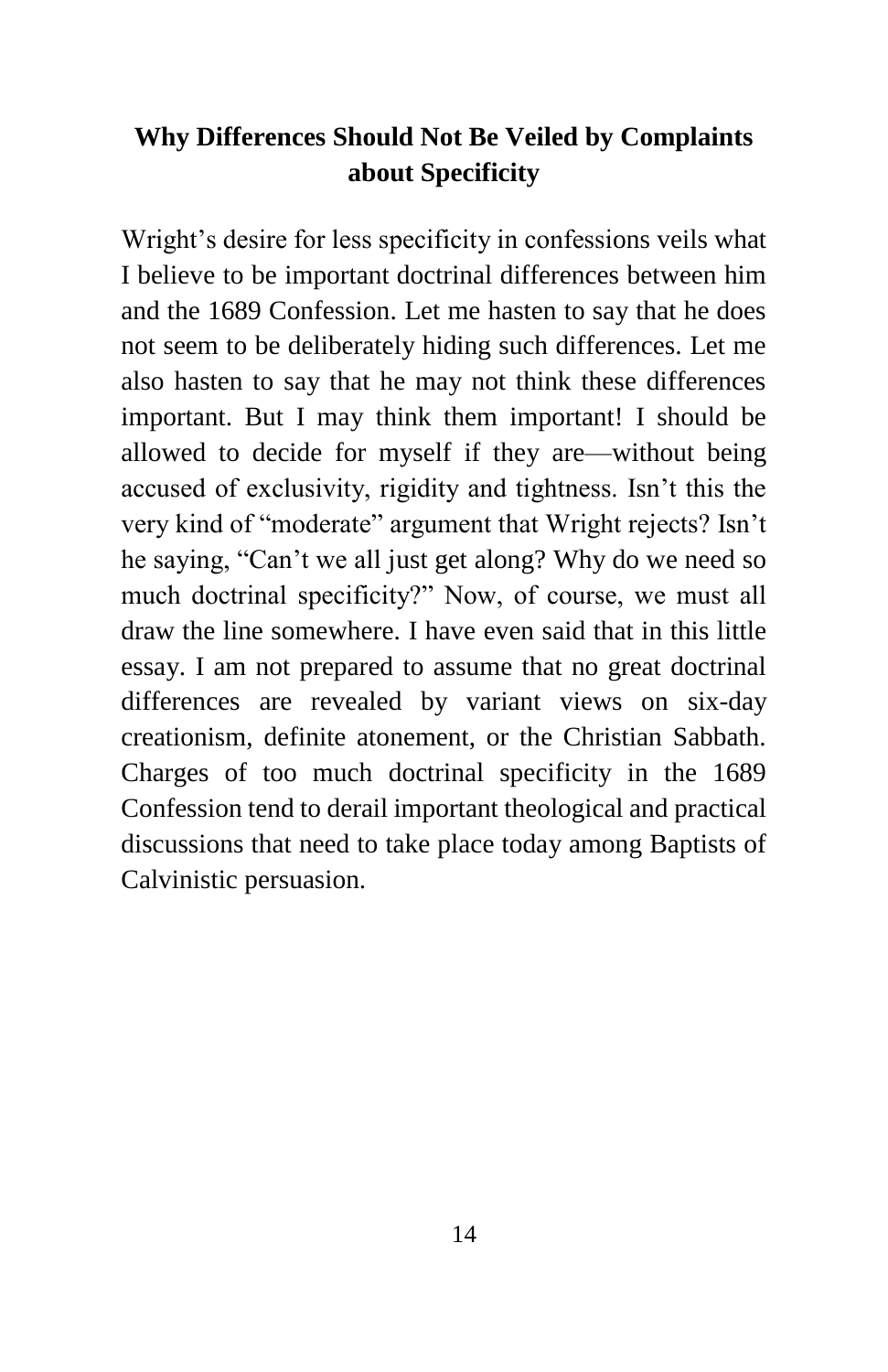# **Why Churches Ought to Hold the 1689 Baptist Confession of Faith**

This meaty and profoundly reverent confession of faith holds several benefits for subscribing churches. Churches should hold the 1689 because:

•It is a repository of the great doctrines of Christian orthodoxy regarding the Scriptures, the Trinity, and the Person of Christ.

•Its distinctives are biblical. Its Reformed approach to God, His decree, the work of Christ, the application of salvation, the law of God, and Christian worship is biblical. Its Baptist approach to the covenants, the ordinances, and the local church are all deeply and substantially biblical.

•It identifies them with their historical origins. There are great and important historical differences between Anabaptists, General Baptists, and Particular Baptists.

•It provides both an adequate standard of church membership and a wonderful goal for instruction. The 1689 provides a rich treasure of truth to set before new members as a goal for their Christian maturation.

Let me close with an illustration. Wright invites you to go with him to the church picnic and share with him his little basket of truth. The food in it is good and nutritious, but limited in its variety, flavor, and quantity. You eat of every dish, but find that it leaves you with cravings. I also invite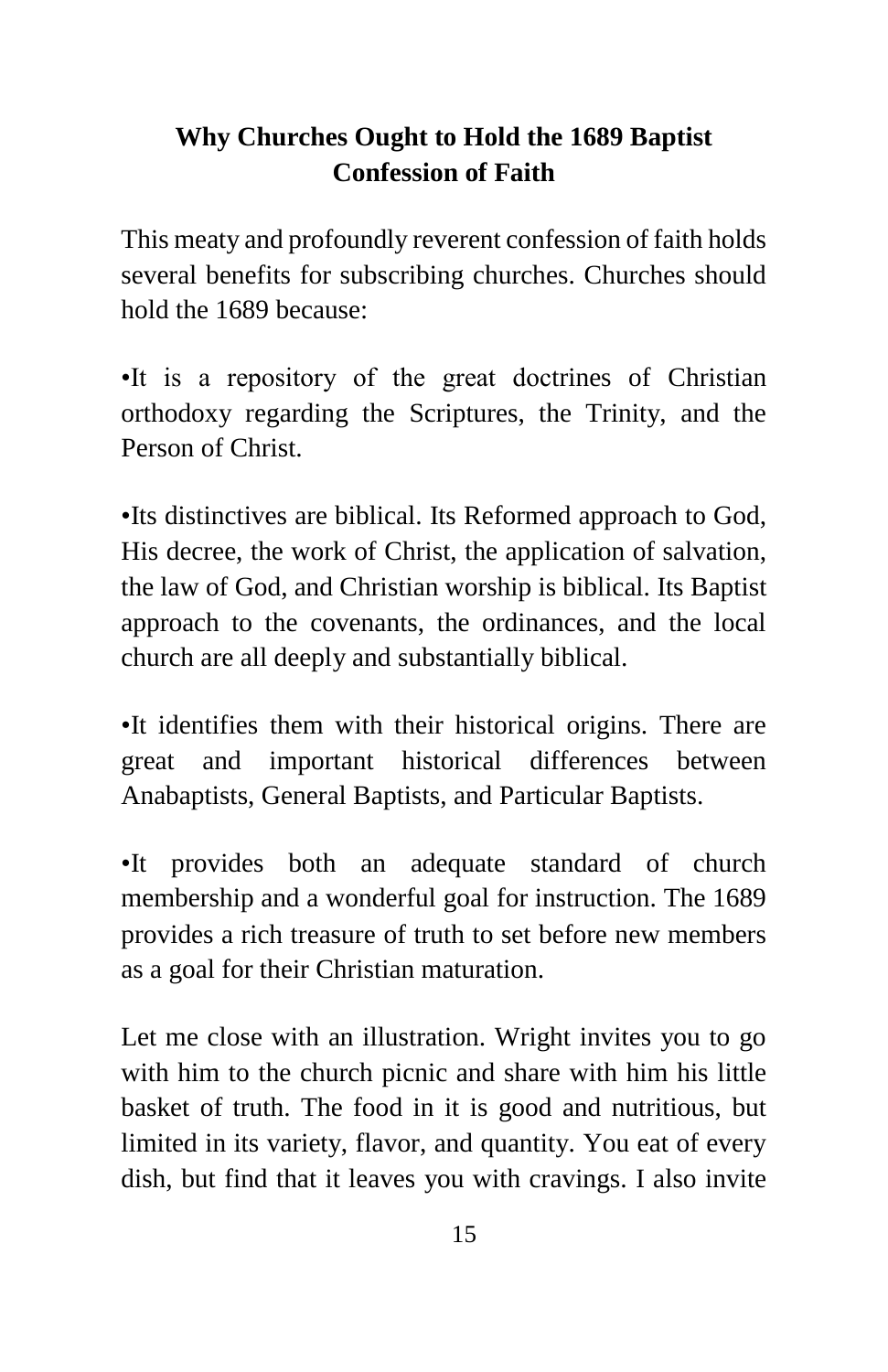you to go with me to the church picnic. I have in the back of my SUV a large cooler full of wonderful ice-cold drinks and a gigantic picnic basket filled with luscious foods. You may think at first that though the spread looks inviting overall, it seems too rich and exotic for the appetite of one person. You will find, however, that each morsel serves as an appetizer for the next. And the more you linger over each dish the more delightful the whole seems to be. I will not even make you eat every one of my treats—even though I think them all delicious—but I am sure that eventually you will find all of them satisfying and salubrious. It seems to me the reader's choice is clear.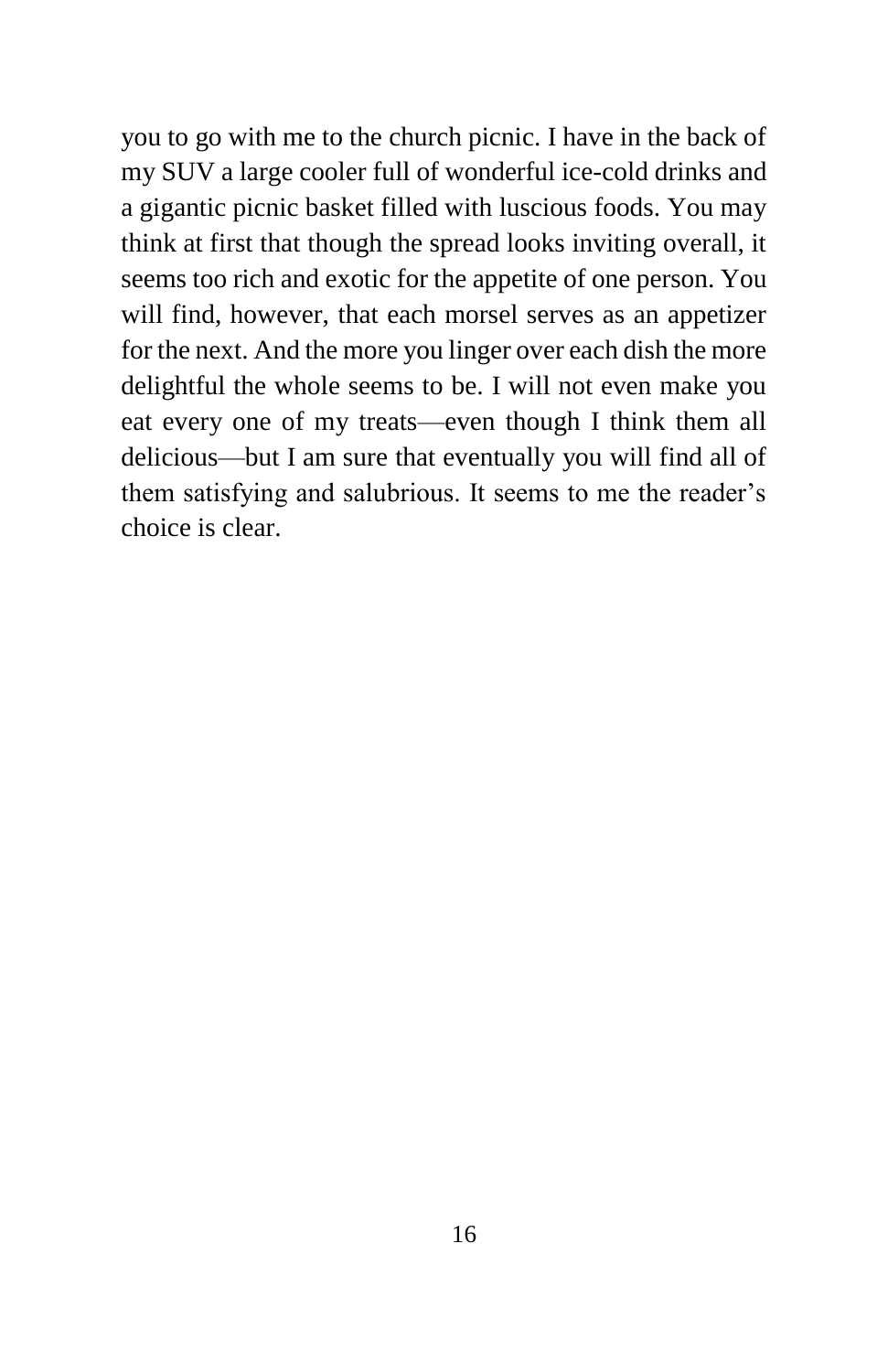## **Notes:**

<sup>1</sup>Erroll Hulse, *An Introduction to the Baptists* (Haywards Heath, Sussex, England: Carey Publications, 1973), 1720; James M. Renihan, *The Practical Ecclesiology of the English Particular Baptists* (PhD dissertation, Trinity Evangelical Divinity School, 1997), 1–31.

<sup>2</sup>The meaning of the Confession's assertion must be understood in the context of the historicist interpretation of prophecy. It is "the line of popes" that is "the antichrist." While I do not think that this is the reference of 2 Thessalonians 2 and 1 John 2, it remains true that (in spite of the positive Roman Catholic stand on moral and family issues today) Tridentine Catholicism is "anti-Christian." It also remains possible that a future pope might be "the antichrist."

<sup>3</sup>The constitution of both the Reformed Baptist churches of which I have been a pastor makes this exception: "We regard the London Baptist Confession of Faith of 1689 (excepting the assertions regarding the salvation of the mentally incompetent [10:3] and the identity of the antichrist [26:4]) . . . as excellent, though not inspired, expressions of the teaching of the Word of God. Because we acknowledge the Word of God written to be the supreme authority in all matters of faith, morals, and order, we adopt these two historic documents as our doctrinal standards. We find them to be an assistance in controversy, a confirmation in faith, and a means of edification in righteousness."

<sup>4</sup>Wright reveals his own anti-sabbatarian tendency by citing Colossians 2:16 in support of not making the Christian Sabbath a required belief. If Colossians 2:16 has any reference to "the Christian Sabbath," Wright is not only correct that such a view